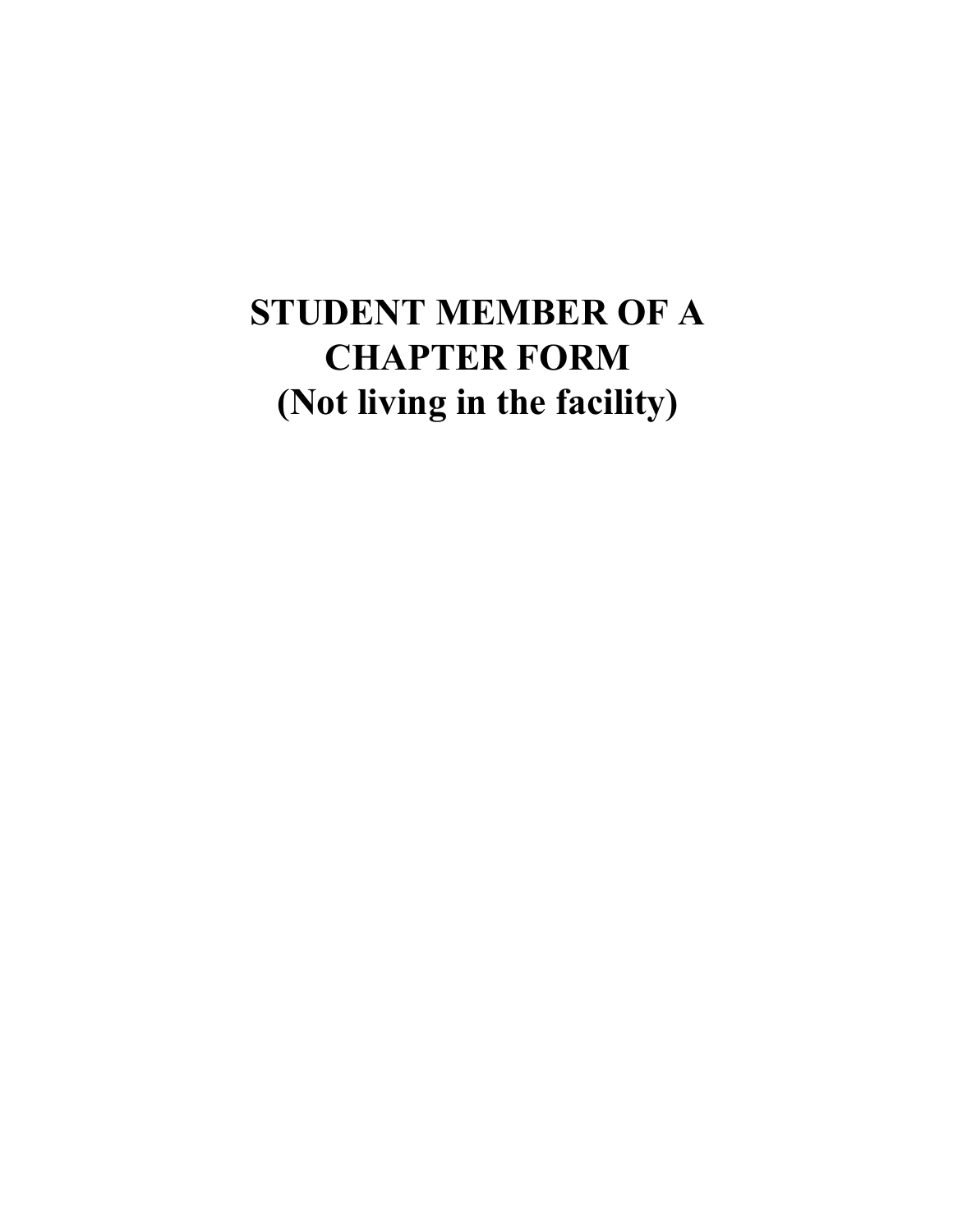## **JAMES R. FAVOR & COMPANY, LLC MODEL ASSUMPTION OF THE RISK AND HOLD HARMLESS AGREEMENT**

## CONDITION OF CHAPTER FACILITY ASSUMPTION OF THE RISK AND HOLD HARMLESS AGREEMENT (STUDENT MEMBER OF CHAPTER)

[insert legal name of student] (the "Student"), as a material part of the consideration for the use of the residence located at [insert address here] (the "**Chapter Facility**"), hereby agrees with [insert legal name of the House Corporation here] (the "**House Corporation**") that none of:

- (A) [insert legal name of general fraternity here] (the "**Fraternity**");
- (B) the House Corporation;
- (C). [insert name of Chapter here] (the "**Chapter**"); nor

(D) any officer, director, member, or employee of any of the Fraternity, the House Corporation, or the Chapter (together the "**Released Parties**") will be liable to Student for, and Student expressly assumes the risk of and waives any and all claims Student may have against any Released Party with respect to:

- (i) any and all damage to property or injury to persons in, upon, or about the Chapter Facility or associated premises, caused by, arising out of, or in any way resulting from any act, error, or omission (except for the reckless or intentional conduct of Released Party);
- (ii) any and all damage to property or injury to persons caused by, arising out of, or in any way resulting from a condition in, upon, or about the Chapter Facility or associated premises due to:
	- a. unsanitary conditions in, upon, or about the Chapter Facility or associated premises, regardless of cause or origin;
	- b. the presence of substances which are or may become hazardous;
	- c. the presence of any virus, bacterium, communicable disease, parasite, or other organism or any variation thereof, including, without limitation, the COVID-19 virus or any mutation thereof, whether such condition is the result of an act, error, or omission of a Released Party, negligent or otherwise;
	- d. any casualty, explosion, falling plaster or other masonry or glass, steam, gas, electricity, water or rain which may leak from: (1) any part of the Chapter Facility or associated premises; (2) the pipes, appliances, or plumbing works in the Chapter Facility or associated premises; or (3) the roof, street, or subsurface or from any other place, or resulting from dampness;
- (iii) any and all damage to property or injury to persons caused by, arising out of, or in any way resulting from an act, error, or omission of other persons in, upon, or about the Chapter Facility or associated premises, or which damage or injury is caused by, arises out of, or results from by quasi-public work;
- (iv) any damage to property entrusted to employees or independent contractors of any Released Party; and
- (v) any loss of or damage to property by theft or any other cause.